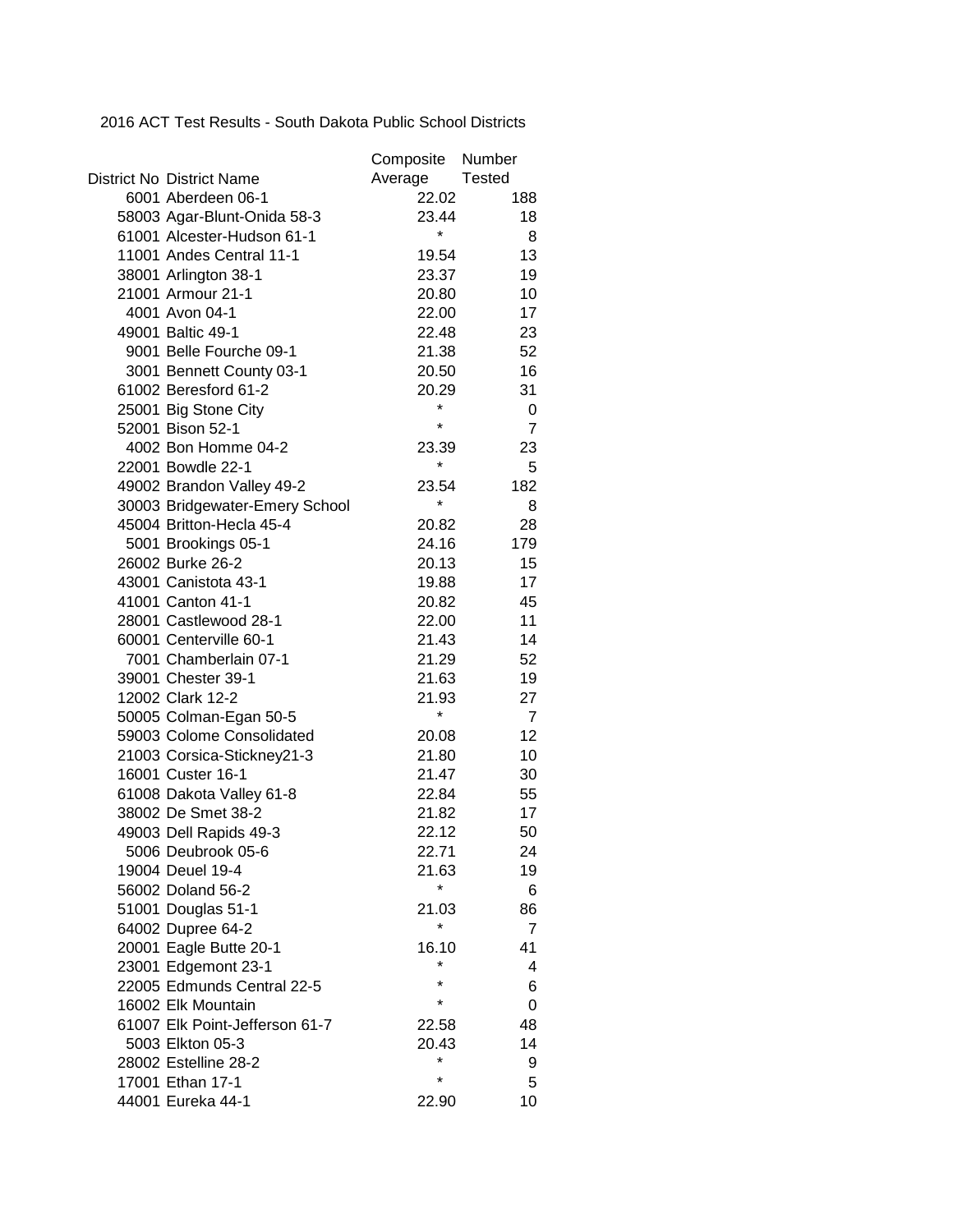| 46002 Faith 46-2                | 20.70      | 20             |
|---------------------------------|------------|----------------|
| 24004 Faulkton Area Schools Dis | 21.57      | 14             |
| 50003 Flandreau 50-3            | 18.74      | 23             |
| 14001 Florence 14-1             | *          | 6              |
| 6002 Frederick Area 06-2        | $\star$    | 6              |
| 33001 Freeman 33-1              | 23.10      | 10             |
| 49004 Garretson 49-4            | 22.04      | 26             |
| 63001 Gayville-Volin 63-1       | 20.40      | 10             |
| 53001 Gettysburg 53-1           | 22.83      | 18             |
| 25003 Grant-Deuel 25-3          | $^{\star}$ | $\overline{2}$ |
| 26004 Gregory 26-4              | 19.07      | 14             |
| 6006 Groton Area School Distri  | 22.94      | 35             |
| 27001 Haakon 27-1               | 22.29      | 17             |
| 28003 Hamlin 28-3               | 24.00      | 19             |
| 30001 Hanson 30-1               | 21.88      | 17             |
| 31001 Harding County 31-1       | *          | 8              |
| 41002 Harrisburg 41-2           | 22.89      | 114            |
| 14002 Henry 14-2                | *          | 3              |
| 10001 Herreid 10-1              | $\star$    | 9              |
| 34002 Highmore-Harrold School D | 21.59      | 17             |
| 51002 Hill City 51-2            | 23.27      | 22             |
| 56006 Hitchcock-Tulare School D | *          | 6              |
| 23002 Hot Springs 23-2          | 21.79      | 33             |
| 53002 Hoven 53-2                | $^{\star}$ | 4              |
| 48003 Howard 48-3               | 20.64      | 11             |
| 2002 Huron 02-2                 | 20.47      | 87             |
| 22006 Ipswich Public School Dis | 23.29      | 21             |
| 13003 Irene-Wakonda 13-3        | 21.88      | 16             |
| 2003 Iroquois 02-3              | *          | 5              |
| 37003 Jones County 37-3         | 22.82      | 11             |
| 35002 Kadoka Area 35-2          | 19.07      | 14             |
| 7002 Kimball 07-2               | 20.44      | 16             |
| 38003 Lake Preston 38-3         | 21.55      | 11             |
| 45005 Langford Area             | 21.50      | 10             |
| 40001 Lead-Deadwood 40-1        | 21.28      | 40             |
| 52004 Lemmon School             | 21.79      | 19             |
| 41004 Lennox 41-4               | 22.02      | 45             |
| 44002 Leola 44-2                | *          | 4              |
| 42001 Lyman 42-1                | 21.62      | 13             |
| 39002 Madison Central 39-2      | 22.67      | 79             |
| 60003 Marion 60-3               | *          | 8              |
| 43007 McCook Central 43-7       | 21.86      | 21             |
| 15001 McIntosh 15-1             | *          | 6              |
| 15002 McLaughlin 15-2           | 15.14      | 22             |
| 46001 Meade 46-1                | 21.25      | 76             |
| 33002 Menno 33-2                | 21.90      | 10             |
| 25004 Milbank 25-4              | 22.12      | 43             |
| 29004 Miller School District    | 23.48      | 29             |
| 17002 Mitchell 17-2             | 22.41      | 139            |
| 62006 Mobridge-Pollock School D | 19.76      | 38             |
| 43002 Montrose 43-2             | 22.42      | 12             |
| 17003 Mount Vernon 17-3         | 22.36      | 14             |
|                                 |            |                |